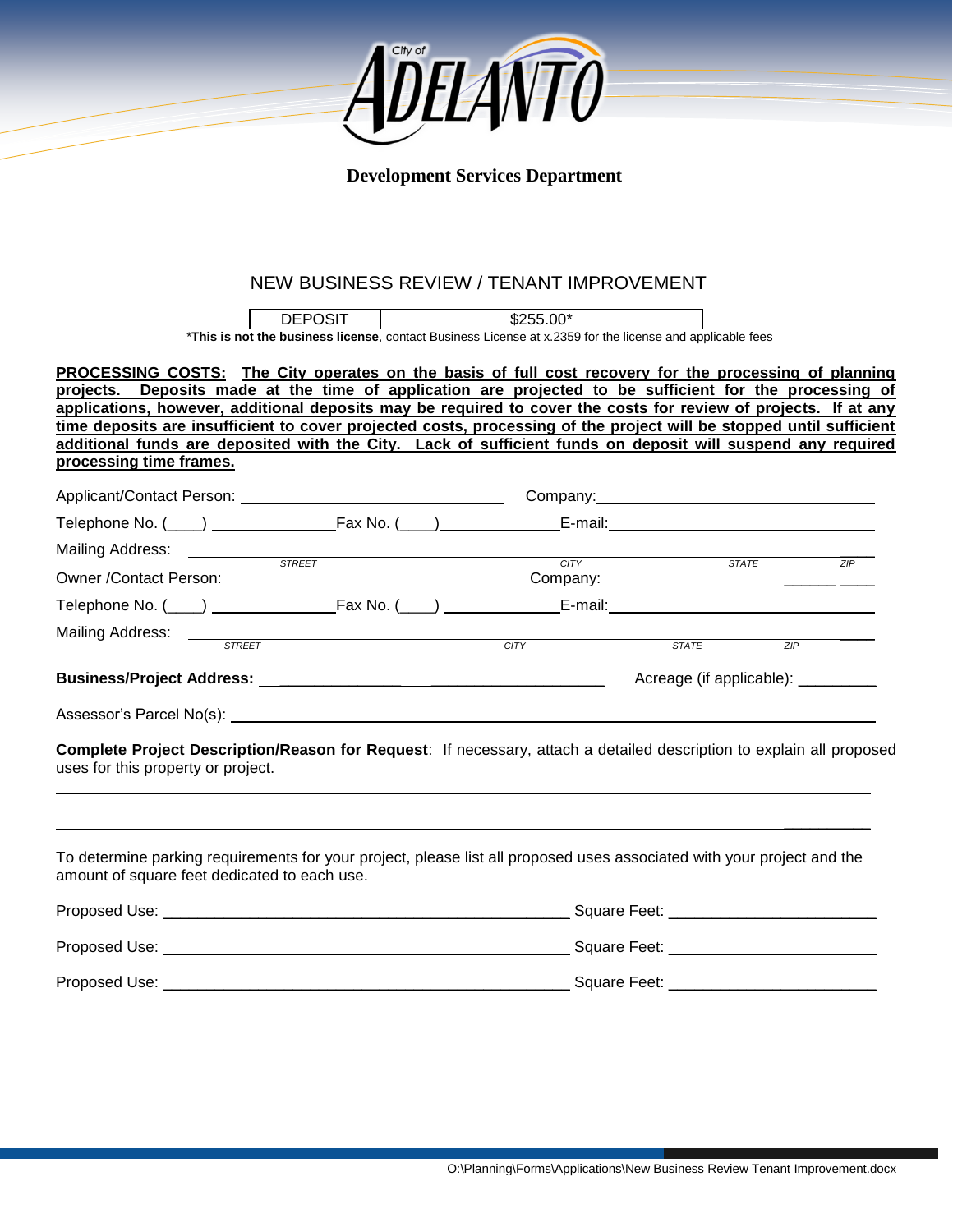## HAZARDOUS WASTE SITE CERTIFICATION

(Required pursuant to Section §65962.5 (f) of the California Government Code)

The applicant/owner hereby certifies that they have consulted the list of hazardous waste sites for the City of Adelanto, dated \_\_\_\_ **(***must be filled in***)**, and the project **is/is not (***circle one***)** located on a site included on the list of hazardous waste sites for the City of Adelanto.

- **Air Quality/Hazardous Materials Certification:** (Required pursuant to Section §65850.2 of the California Government Code)
- 1. The applicant/owner herby certifies that the project **will/will not (***circle one***)** need to comply with the requirements for a permit for construction or modification from the Mojave Desert Air Quality Management District, 14306 Park Avenue, Victorville, CA 92392, (760) 245-1661.
- 2. The applicant/owner hereby certifies that the project **will/will not (***circle one***)** have more than a threshold quantity of a regulated substance, or will contain a source or modified source of hazardous air emissions. Please attach a list of any regulated substances and quantities anticipated, if applicable. (Note: Any quantity of hazardous waste or handling or storage of any quantity of acutely hazardous materials requires filing of a Management Plan and a permit from County Environmental health Services. A Management Plan and permit is also required for other hazardous materials if more than the threshold quantities are present, which are typically either 55 gallons of liquid, 200 cubic feet of pressurized gases, or a weight of 500 pounds.)
- 3. Describe any use, storage, or discharge of hazardous and/or toxic materials in the known history of this property. Please list the materials and dates, if known.
- 4. The project **is/is not (circle one)** located within one-quarter (1/4) mile of a school.

**NOTE:** Plan review, permits, and inspections are also required from Engineering and Building and Safety prior to occupancy of the proposed project or business license.

#### Please **initial** the following information indicating your understanding of them:

- This application is for Planning Department Approval ONLY. Other department approval is required; please inquire with the Business License Department for separate approvals.
- \_\_ Planning Department review for the Business License will take approximately one (1) to two (2) weeks, however it may take longer to process.

A site plan and/or current pictures of the site may be required.

Signage requires a separate application through the Planning Department for review and approval.

| I understand the information regarding deposits for processing costs. |  |  |  |
|-----------------------------------------------------------------------|--|--|--|
|                                                                       |  |  |  |

**Certification:** I hereby certify that I understand the information regarding deposits for processing costs, information, and requirements referenced in this application and that the information furnished above and in any attached exhibits is true and correct. The property owner further certifies that they are the legal owner of the property and consent to the application.

Applicant's Signature **Date** Property Owner's signature **Date** Property Owners signature

**\_\_\_\_\_\_\_\_\_\_\_\_\_\_\_\_\_\_\_\_**

Applicant's Printed Name **Property Owner's Printed Name** 

# **For Office Use Only**

O:\Planning\Forms\Applications\New Business Review Tenant Improvement.docx